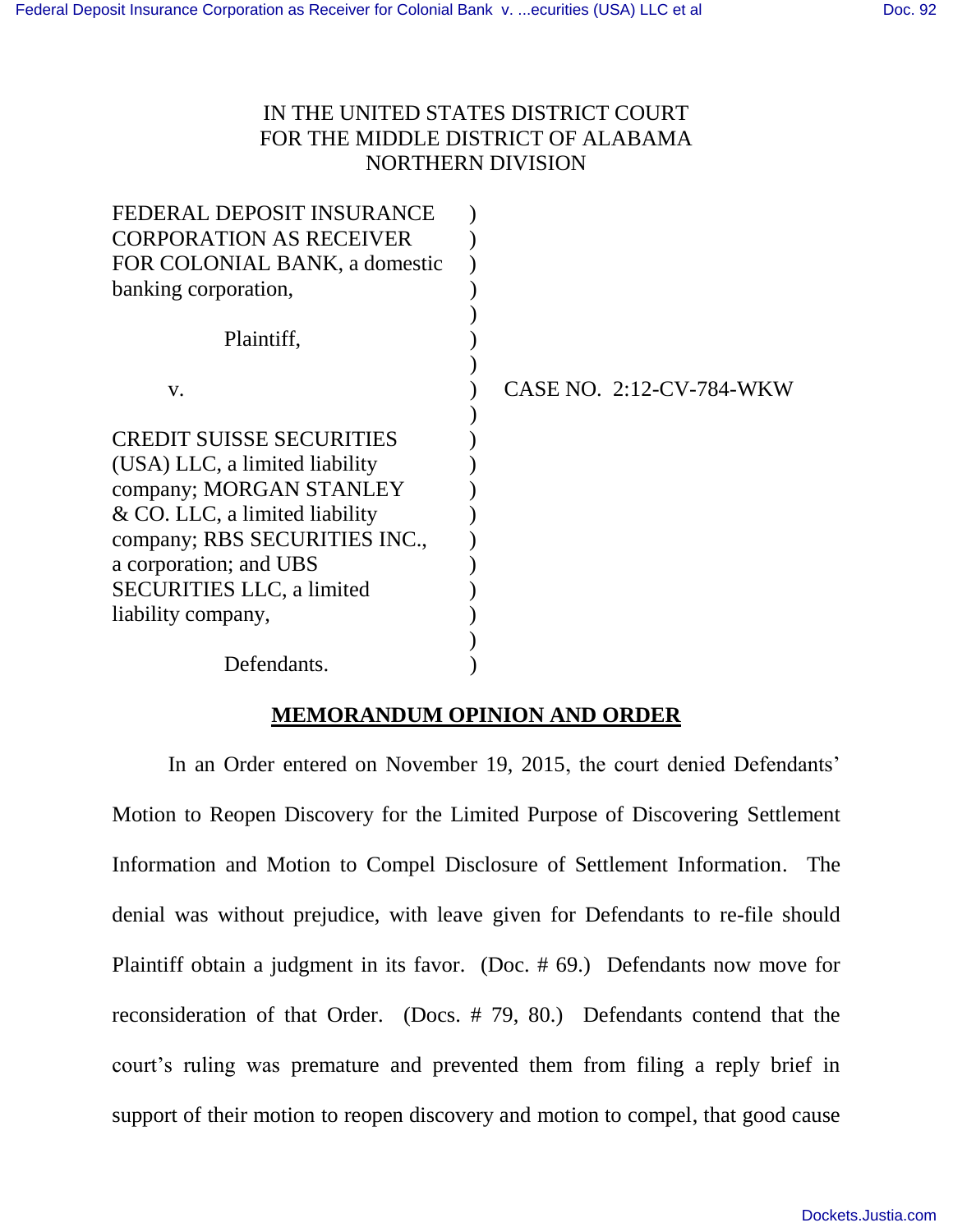exists to reopen discovery, and that there are ample grounds to grant the motion to compel disclosure of settlement information. For the reasons that follow, Defendants' motion for reconsideration will be granted, and Defendants' brief filed in conjunction with the motion to reconsider will be treated as a timely reply brief in support of Defendants' motion to reopen discovery and motion to compel. Further, Defendants' motion to reopen discovery and motion to compel disclosure of settlement information are due to be granted to the extent set out herein.

### **I. BACKGROUND**

# **A. Generally About this Action**

This lawsuit, brought by the Federal Deposit Insurance Corporation as receiver for the failed Colonial Bank ("FDIC-R"), "is part of the ongoing legal fallout from the Mortgage Backed Securities collapse, a financial calamity that has been described sufficiently in a surfeit of legal opinions, periodicals, government reports, and other sources." (Doc. # 12-393, at 1.) In the span of two months in 2012, the FDIC-R commenced this lawsuit in the Circuit Court of Montgomery, Alabama; Defendants removed it here; and the suit was transferred to the United States District Court for the Central District of California pursuant to an order of the Judicial Panel on Multidistrict Litigation as part of the Countrywide Multidistrict Litigation ("MDL"). In June 2015, pursuant to 28 U.S.C. § 1407(a), this action was remanded to the undersigned following the completion of MDL proceedings. (Doc. # 12.)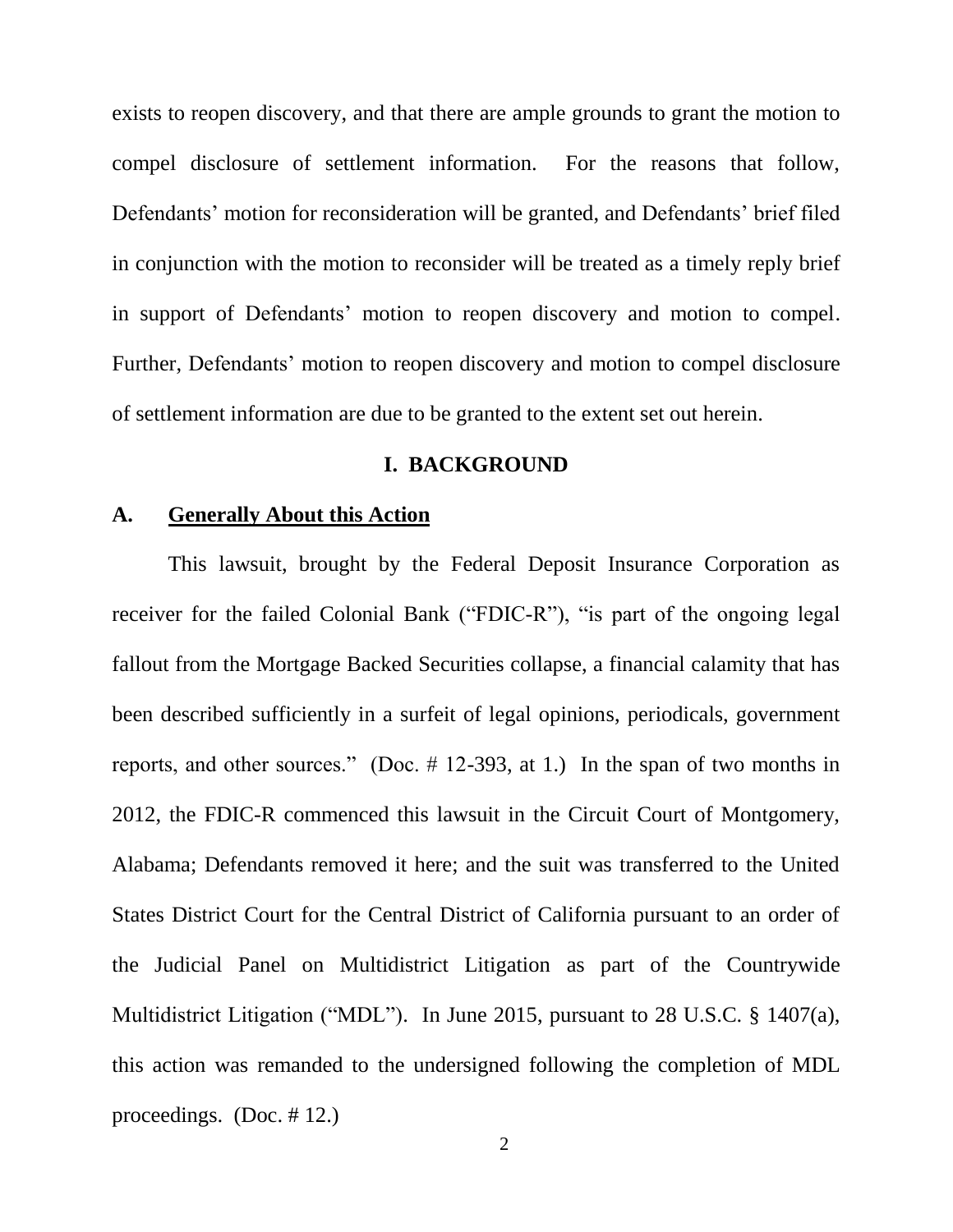The MDL court fastidiously presided over discovery and ruled on multiple substantive motions. When this action left this court for MDL proceedings, there were myriad claims and eleven defendants. Upon this lawsuit's return, and volumes later, there are four Defendants remaining—Morgan Stanley & Co., LLC; RBS Securities Inc.; Credit Suisse Securities (USA) LLC; and UBS Securities LLC (collectively, "Defendants")—and a single claim under  $\S$  8-6-19(a)(2) of the Alabama Securities Act ("ASA"). The remaining Defendants are the underwriters of residential mortgage-backed securities purchased by Colonial Bank prior to its collapse.

In the parties' words, this is what the case, as it stands now, is about:

The FDIC alleges that, prior to [Colonial Bank's] failure, Colonial Bank invested in five residential mortgage-backed securities ("RMBS"), known as certificates, each of which was underwritten and sold by one of the Defendants. After Colonial Bank failed, the FDIC was appointed Receiver of Colonial Bank and appears here in that capacity.

RMBS are investments created by a process known as securitization. A large number of mortgage loans are grouped into socalled collateral pools that are sold into a trust. The trust raises the money to buy the loans by issuing certificates that are sold to investors. Each certificate entitles its holder to an agreed portion of the cash flows (*i.e.*, borrower repayments) from the mortgage loans contained in the collateral pool. Typically, the cash flows from the loans in the collateral pools are the sole source of funds to pay the investors that purchase the certificates.

All of the offerings at issue here were sponsored by Countrywide Financial Corp. and its related entities. Each remaining defendant was a securities underwriter of at least one of the certificates that Colonial Bank allegedly purchased.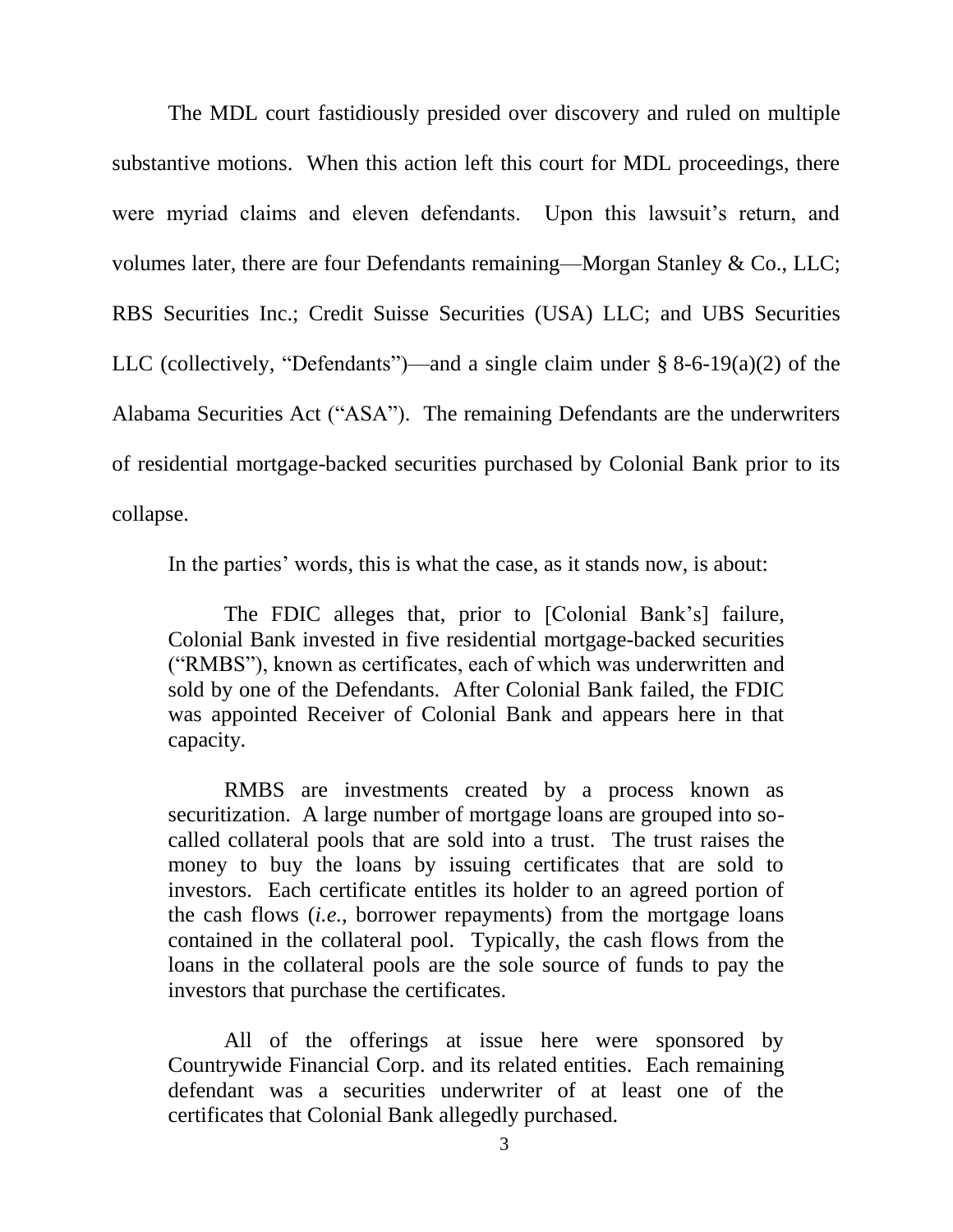The FDIC alleges that the offering materials for each certificate at issue contained materially untrue or misleading statements. Such statements included: 1) materially untrue or misleading statements about the loan-to-value ratios (LTVs) of the mortgage loans in the collateral pools backing the certificates; 2) materially untrue or misleading statements that the appraisals of the homes securing the loans in the collateral pools were performed in accordance with the Uniform Standards of Professional Appraisal Practice ("USPAP"); 3) materially untrue or misleading statements that the loans in the collateral pools were originated in accordance with applicable loan underwriting guidelines; and 4) materially untrue or misleading statements relating to the ratings assigned to the certificates by credit rating agencies.

(Doc. # 38, at 2–4 (Joint Status Report).) Defendants "dispute each of these claims legally and factually" and have pleaded a number of defenses in response to Plaintiff's claims under § 8-6-19(a)(2) of the ASA. (Doc. #38, at 4–5.)

## **B. Specifically About Defendants' Pending Motions**

For purposes of Defendants' pending motions to reopen discovery and to compel disclosure of settlement information, the following background is pertinent. Fact discovery closed on February 7, 2014, while this action was pending in the MDL court. Six-and-a-half months later, on August 21, 2014, as part of a global settlement of \$16.65 billion, the FDIC-R settled twenty lawsuits, fourteen of which involved the FDIC-R's suits against specified Bank of America entities ("BOA Entities") arising from the sale of toxic residential mortgagebacked securities to twenty-six failed banks, including Colonial Bank ("FDIC-R Settlement"). Specifically, the FDIC-R Settlement resolved the FDIC-R's claims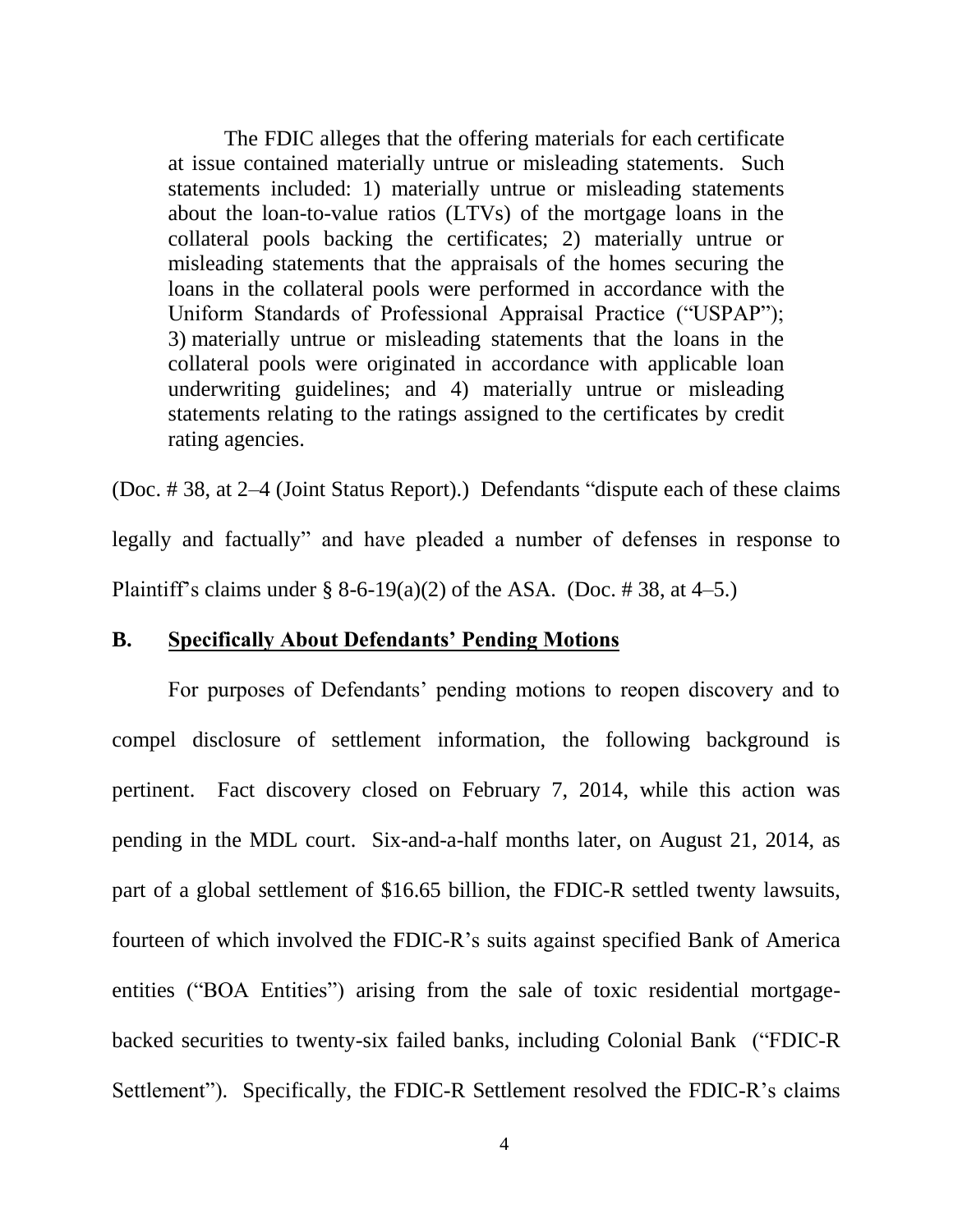in this lawsuit against Bank of America Corporation and four of its Countrywide subsidiaries<sup>1</sup> ("Bank of America" and "Countrywide Defendants," respectively). Based upon that settlement agreement, the MDL court entered an Order that dismissed with prejudice the FDIC-R's claims against Bank of America and the Countrywide Defendants "[p]ursuant to the parties' December 8, 2014 Stipulation to Dismiss . . . ." (Doc. # 12-382.)

The FDIC-R Settlement provides that the Bank of America Entities' contribution to the \$16.65 billion global settlement is \$1.031 billion. Although the FDIC-R Settlement documents are available publicly,<sup>2</sup> those documents reveal only a lump sum payment of \$1.031 billion and do not specify what portion of the \$1.031 billion was allocated to the claims against Bank of America and the Countrywide Defendants in this lawsuit. Defendants seek discovery relating to "how much of that billion-dollar recovery should be allocated to this action . . . , and thus, what satisfaction [the FDIC] has already received for its claims in this case." (Doc. # 55, at 6.) Defendants also want to delve into the methodology underlying the FDIC-R's allocation, but contend that the FDIC-R has refused to disclose this information. Accordingly, Defendants move the court "to compel [the FDIC-R] to provide a description of the settlement allocation and the methodology

 $\overline{a}$ 

<sup>&</sup>lt;sup>1</sup> Those subsidiaries, referred to collectively as "the Countrywide Defendants," are: Countrywide Securities Corporation; CWALT, Inc.; CWMBS, Inc.; and Countrywide Financial Corporation.

<sup>&</sup>lt;sup>2</sup> The FDIC-R provides an internet link to access the settlement documents. (Doc.  $#64$ , at 3 n.5.)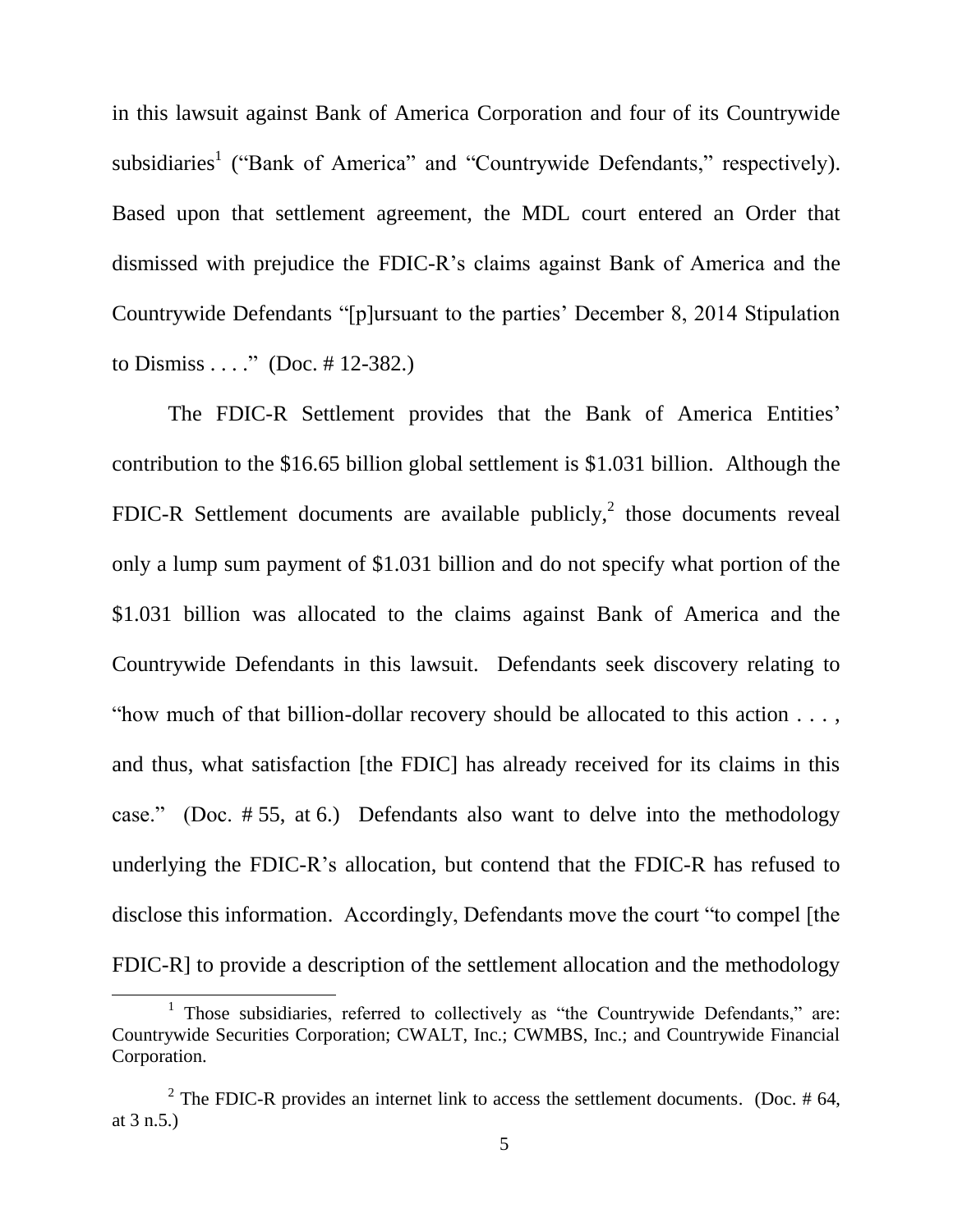behind it." (Doc. # 55, at 6.) They request the court to reopen discovery for the purposes of propounding interrogatories and document requests and taking a single deposition as to the amount of the settlement allocated to this action and the methodology underlying that allocation.

In a prior Order, the court denied Defendants' motions to compel and to reopen discovery, but granted Defendants "leave to re-file the motions as they pertain to a damages set-off should Plaintiff obtain a judgment in its favor." (Doc. # 69.) That Order now is under reconsideration on Defendants' urging (Doc. # 79), and the court is treating Defendants' briefing on reconsideration as a timely reply brief in support of their motion to reopen discovery and motion to compel.

#### **II. DISCUSSION**

The discussion proceeds in two parts. Defendants' motion to compel is addressed first and then the motion to reopen discovery.

### **A. Defendants' Motion to Compel Disclosure of Settlement Information**

Pursuant to Federal Rule of Civil Procedure 26(b)(1), the court has broad discretion to ensure that the parties "obtain discovery regarding any nonprivileged matter that is relevant to any party's claim or defense and proportional to the needs of the case . . . ."<sup>3</sup> Fed. R. Civ. P. 26(b)(1). "Information within this scope of

 $\overline{a}$ 

<sup>&</sup>lt;sup>3</sup> The amendments to Rule  $26(b)(1)$  became effective on December 1, 2015. Pursuant to statute, the amended Rule 26 governs all civil cases commenced after December 1, 2015, and "insofar as just and practicable, all proceedings then pending." 28 U.S.C. § 2074(a); *see also* Fed. R. Civ. P. 86. Although this action was pending when the amendments to Rule 26(b)(1)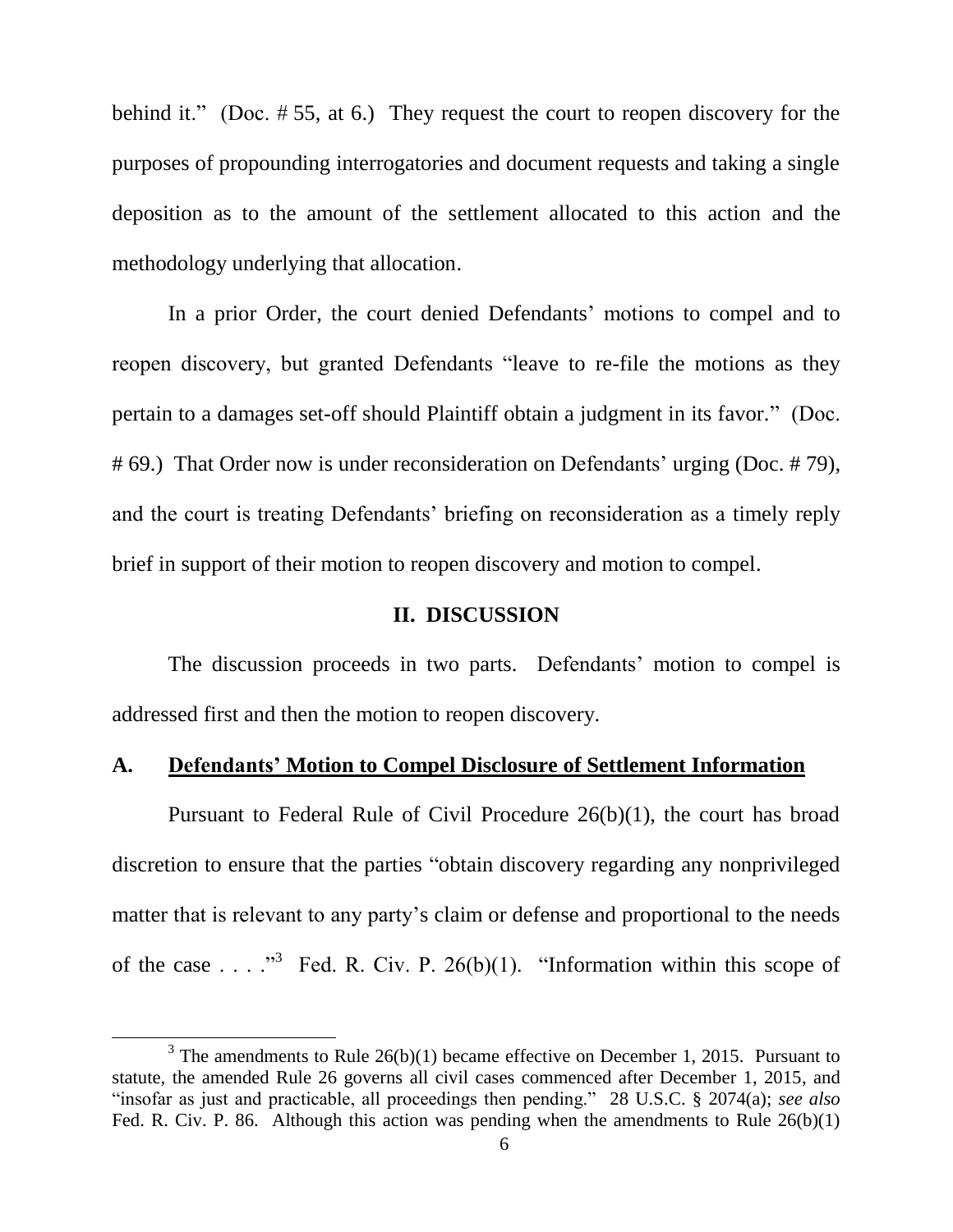discovery need not be admissible in evidence to be discoverable." *Id.* If a party refuses to disclose relevant discovery, Federal Rule of Civil Procedure 37(a) permits the opponent to move for an order requiring disclosure or discovery.

Defendants' motion to compel has two components. First, Defendants move the court to compel the FDIC-R to disclose the portion of the \$1.031 billion settlement that the FDIC-R allocated to the claims against Bank of America and the Countrywide Defendants in this action. Second, Defendants seek discovery as to "how and why the FDIC allocated settlement proceeds in this action." (Doc. # 80, at 8.) Defendants contend that the dollar amount *and* methodology of the FDIC-R's allocation are relevant to their defense seeking a damages set-off based upon the FDIC-R Settlement. They argue that this settlement information is discoverable now (and not after the verdict) pursuant to Rule 26(b)(1). The FDIC-R, which leans on the court's prior ruling, contends that discovery pertaining to the settlement allocation does not become relevant "unless and until a jury returns a verdict for the FDIC-R." (Doc.  $#64$ , at 1.) It contends further that "anything beyond" the sheer dollar amount of the allocation is not discoverable. (Doc. # 64, at 1.) Hence, the FDIC-R opposes any discovery into the methodology underlying its allocation of the \$1.031 billion settlement to the claims in this case. As the

 $\overline{a}$ 

went into effect, the rule will be applied because no party has shown or argued that its application would be unjust and impracticable.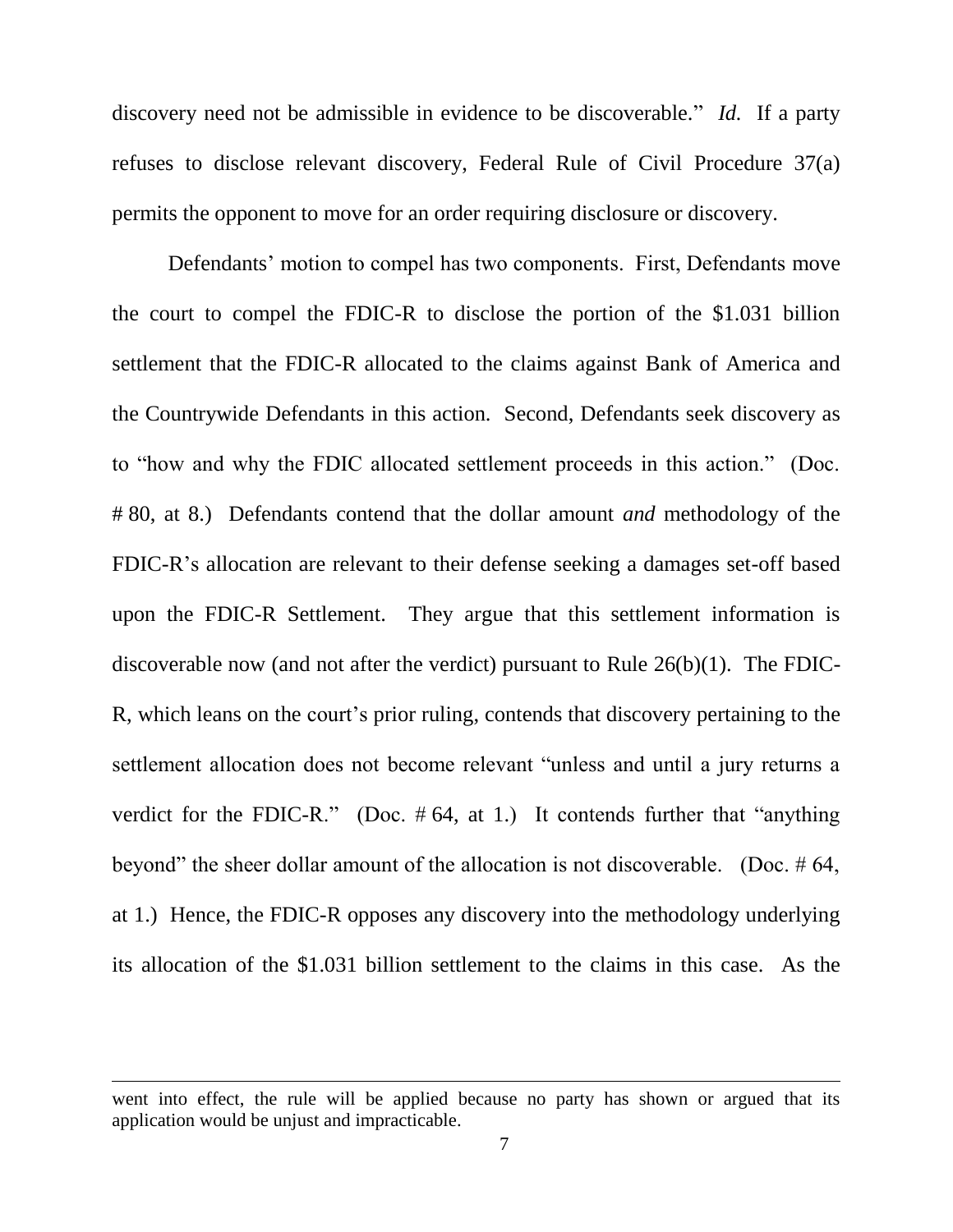arguments reveal, the parties disagree on the scope and timing of the discoverability of the settlement information that Defendants are seeking.

The issues surrounding the scope of discovery are tethered primarily to the relevance of Defendants' set-off defense. Rule 26(b)(1) permits discovery on matters relevant to a party's defense, and, thus, it is necessary initially to discern the principles of law that govern the set-off defense. The parties' arguments rest on the premise, but without much elaboration, that Alabama law governs the availability of affirmative defenses to the ASA claim. Based upon the Supreme Court's reticence to create federal common law where the FDIC brings claims in its capacity as receiver for a failed federally insured bank, the court proceeds in accordance with the parties' premise. *See generally O'Melveny & Myers v. F.D.I.C.*, 512 U.S. 79, 83 (1994) ("There is no federal general common law, and . . . the remote possibility that corporations may go into federal receivership is no conceivable basis for adopting a special federal common-law rule divesting States of authority over the entire law of imputation." (internal quotation marks and citation omitted); *id.* at 86–87 ("[I]t is hard to avoid the conclusion that [12 U.S.C.] § 1821(d)(2)(A)(i) places the FDIC in the shoes of the insolvent [failed insured depository institution], to work out its claim under state law . . . ."); *see id.* at 90 (Stevens, J., concurring) ("Because state law provides the basis for respondent FDIC's claim, that law also governs both the elements of the cause of action and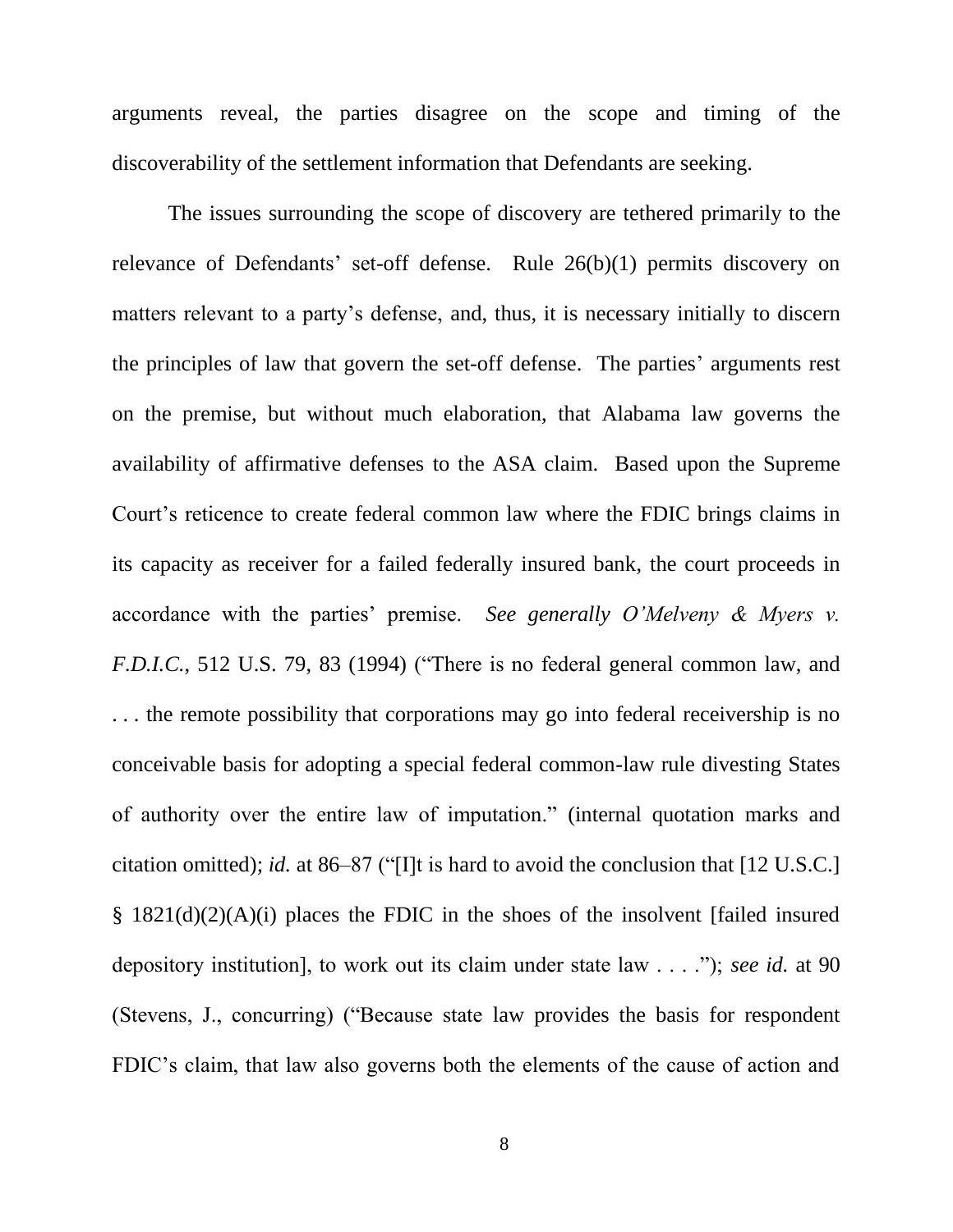its defenses."). While the parties agree that Alabama law governs, they disagree as to what Alabama law requires.

Under Alabama law, a set-off is an affirmative defense. *See Morris v. Laster*, 821 So. 2d 923, 930 (Ala. 2001). It is based upon the pro tanto rule, also referred to as the one-satisfaction rule. "Alabama law has long recognized the principle that a plaintiff injured by joint tortfeasors may accept a partial satisfaction and release from one or more of the tortfeasors and still maintain an action against the remaining tortfeasors." *Id.* Alabama does not permit contribution among joint tortfeasors, *Ex parte Stenum Hosp.*, 81 So. 3d 314, 318 (Ala. 2011), but "[i]n those cases where one tortfeasor settles, [Alabama courts] have allowed the nonsettling tortfeasor to have the jury award reduced by the amount of any pro tanto settlement." *Ex parte Goldsen*, 783 So. 2d 53, 56 (Ala. 2000); *see also Morris*, 821 So. 2d at 930 ("Any amount recovered by the plaintiff in a pro tanto settlement . . . reduces the amount owed by the remaining defendant, because there can be only one satisfaction of a claim."); *Williams v. Colquett*, 133 So. 2d 364, 368 (Ala. 1961) ("It is also settled that while a party is entitled to full compensation for his injuries there can be only one satisfaction therefor."). Under Alabama law, "the injured party [has] the option to settle with one pro tanto and proceed to collection of the full amount recovered against the other . . . , while permitting the defendant proceeded against [to] plead and/or prove [the] amount of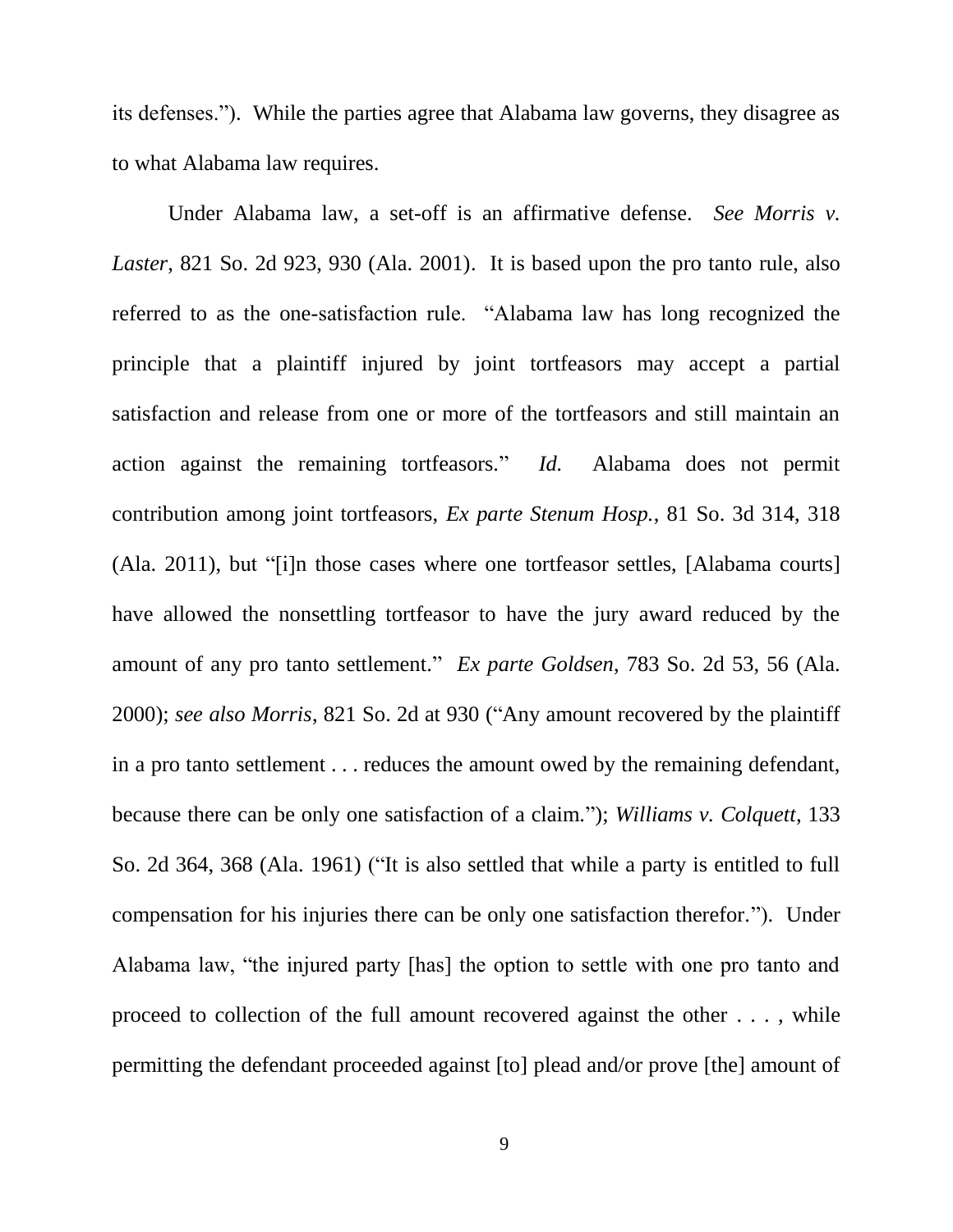settlement as set off against damages otherwise recoverable."<sup>4</sup> Wylam Ice Co. v. *King*, 304 So. 2d 1, 3 (Ala. 1974) (internal footnote omitted). The settling defendant must, in fact, be a joint tortfeasor. *See Ex parte Martin*, 598 So. 2d 1381, 1385 (Ala. 1992) ("[N]on-joint tort-feasor defendants whose acts do not combine to cause one single injury cannot claim a set-off as a matter of law of any amount received by the plaintiff in settlement with other non-joint tort-feasor defendants based on distinct acts of those defendants.").

At this juncture, the FDIC-R's arguments go so far as to presume that should the FDIC-R prevail in this litigation, Defendants will be entitled to a damages setoff, thus, removing presently any issue as to whether Bank of America, the Countrywide Defendants, and the remaining Defendants are joint tortfeasors. For purposes of resolving the discovery dispute, the court operates under the same presumption. To take the analysis one step further, the FDIC-R does not contend that under Alabama law the amount of the FDIC-R Settlement allocated to this action is irrelevant. That argument would be difficult to make where Defendants

 $\overline{\phantom{a}}$ 

<sup>4</sup> Contrary to Alabama, other states apply varying formulas to reduce the verdict by the settling joint tortfeasor's apportioned share of liability, notwithstanding the amount of the settlement. *See generally Great Lakes Dredge & Dock Co. v. Tanker Robert Watt Miller*, 957 F.2d 1575, 1579 (11th Cir. 1992) ("Some courts use a *pro rata* approach under which the nonsettling joint tortfeasor receives a credit based upon the percentage of the settling party's fault. Other courts apply a *pro tanto* approach and give a credit for the actual dollar amount of the settlement." (maritime action)); Jean Macchiaroli Eggen, Understanding State Contribution Laws and Their Effect on the Settlement of Mass Tort Actions, 73 Tex. L. Rev. 1701, 1703 (1995) (providing an "overview of the various state approaches to contribution and settlement, focusing on the rules that address the situation in which some, but not all, of the tortfeasors settle with the plaintiff").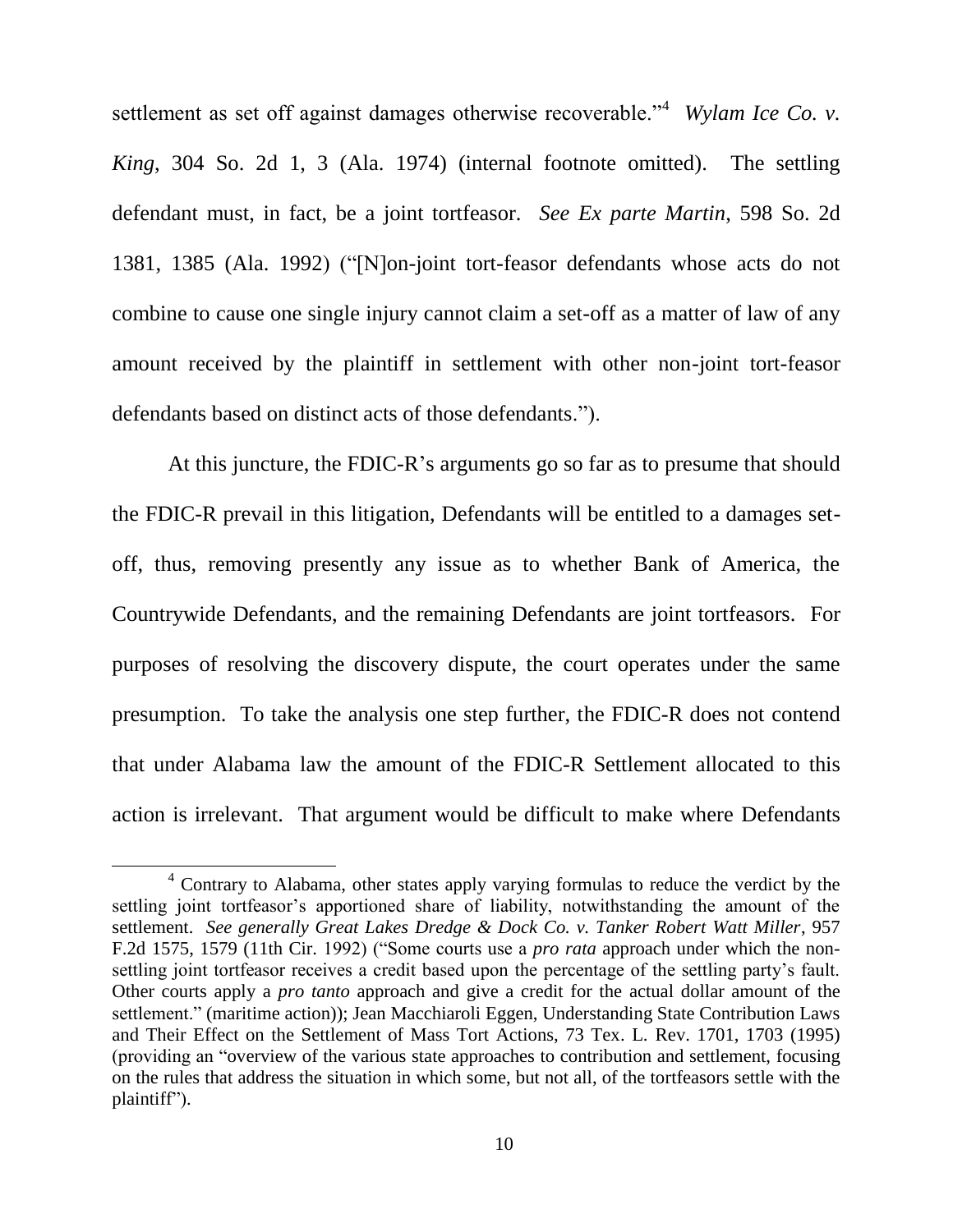bear the burden of proving the "amount of settlement as set off against damages otherwise recoverable." *Wylam Ice Co.*, 304 So. 2d at 3. In fact, the FDIC-R has not been entirely opposed to a pretrial disclosure of the allocated settlement amount. It "offered to disclose the amount of the overall settlement that the FDIC-R allocated to the claims in this case if the Defendants would defer seeking any additional discovery regarding the allocation until after a verdict in the FDIC-R's favor," (Doc.  $\#$  64, at 2 n.3), but Defendants declined that offer.<sup>5</sup> Rather, the FDIC-R's objection to the disclosure of the amount of the settlement allocation is directed toward the alleged prematurity of the discovery's relevance, which is addressed later in this opinion. In short, based upon the parties' assumptions and general principles of Alabama law governing a set-off defense, the amount of the \$1.031 billion settlement allocated to the claims is relevant to the set-off defense within the meaning of Rule 26(b)(1).

The relevance of the methodology underlying the FDIC's allocation is a slightly more challenging issue. Defendants contend that the FDIC-R's allocation of the \$1.013 billion to the multiple settled lawsuits was based upon the FDIC-R's internal decision-making methods and, therefore, that the FDIC-R was not required

 $\overline{\phantom{a}}$ 

 $<sup>5</sup>$  It may be, as suggested in a hearing in another case filed in this district by the FDIC as</sup> receiver for Colonial Bank, that the settlement allocation of the \$1.013 billion is no longer shrouded in secrecy. *See generally FDIC-R v. PricewaterhouseCoopers LLP*, No. 12cv957- WKW (M.D. Ala. Oct. 31, 2012) (Feb. 12, 2016 H'rg). There is, however, no indication in the record of this case that the FDIC-R has disclosed to Defendants what amount of the \$1.013 billion was allocated to the claims in this lawsuit.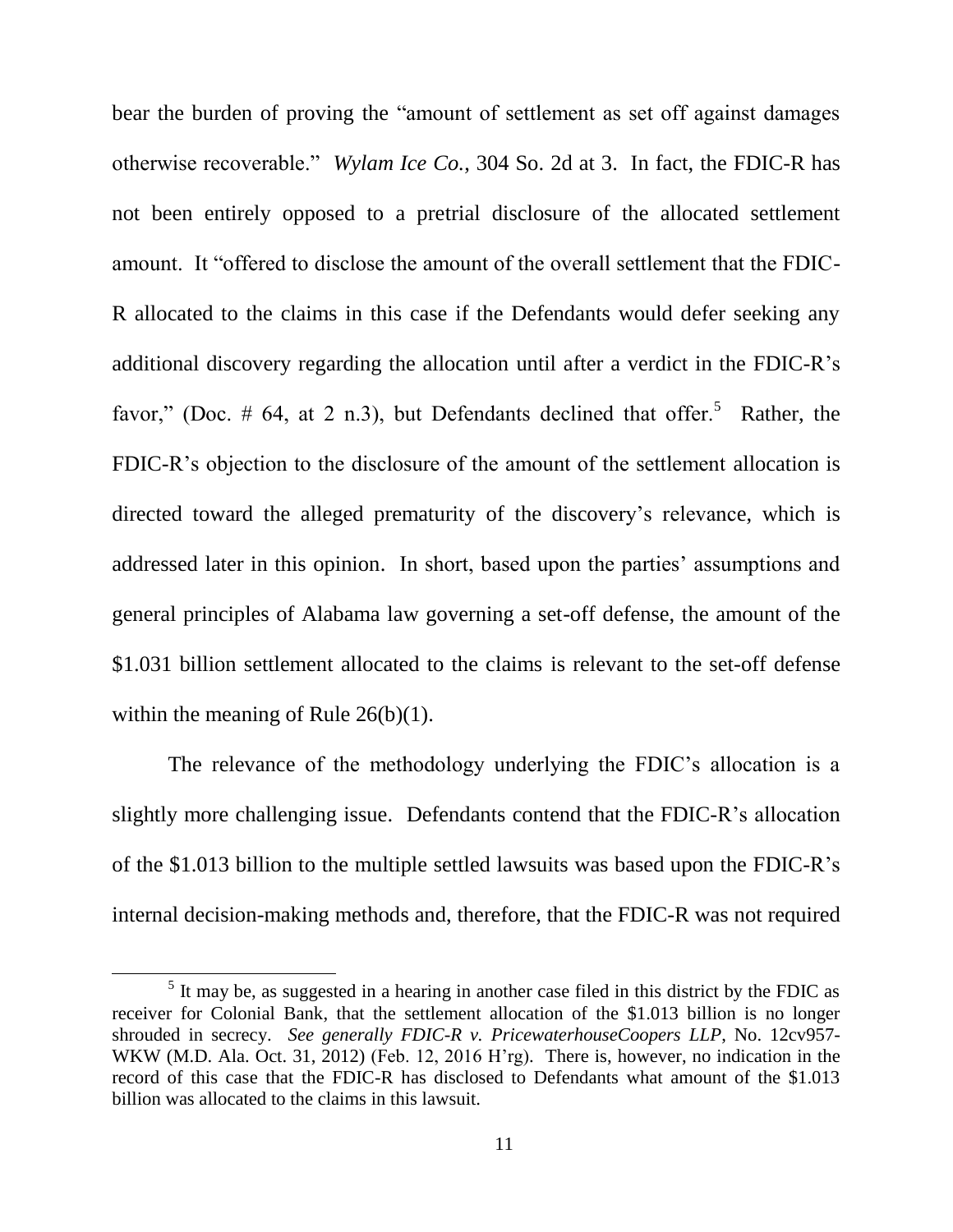to subject its allocation methodology to any external sifting (judicial or otherwise). Defendants argue that they should not have to accept at face value "the amount that [the FDIC-R] *claims* was settled," (Doc. #80, at 12), but that they should have an opportunity to probe whether the FDIC-R acted in its own self-interest—"with an eye toward maximizing claims in ongoing litigation"—in its allocation of a dollar figure to the settlement of the claims in this case. (Doc. # 80, at 8.) The FDIC-R contends, however, that Alabama law will permit Defendants to obtain a damages set-off in the precise amount of the pro tanto settlement, nothing more or less, and that "there is no basis under Alabama law . . . for Defendants to second-guess the amount of the partial settlement  $\dots$ ." (Doc. #53, at 12.) According to the FDIC-R, the "how and why" are not relevant to Defendants' defense of a set-off.

Neither the FDIC-R nor Defendants have cited particularly helpful authority. For starters, *Campbell v. Williams*, 638 So. 2d 804, 812 (Ala. 1994), which recognized the general rule in Alabama that a non-settling joint tortfeasor is entitled to "a set-off of the amount of the pro tanto settlement against the amount of the verdict," does not enhance Defendants' position that they are entitled to a set-off in the "*true*" amount of the allocation versus "the amount that [the FDIC-R] *claims* was settled."<sup>6</sup> (Doc. # 80, at 8 (citing *Campbell*, 638 So. 2d at 812).) The defendant in *Campbell* did not challenge the amount of the reduction of the jury's

 $\overline{\phantom{a}}$ 

 $6$  It is not clear what Defendants mean by the word "true" in this particular context, as they fail to define it. Ordinarily, factual truth is that which agrees with final reality.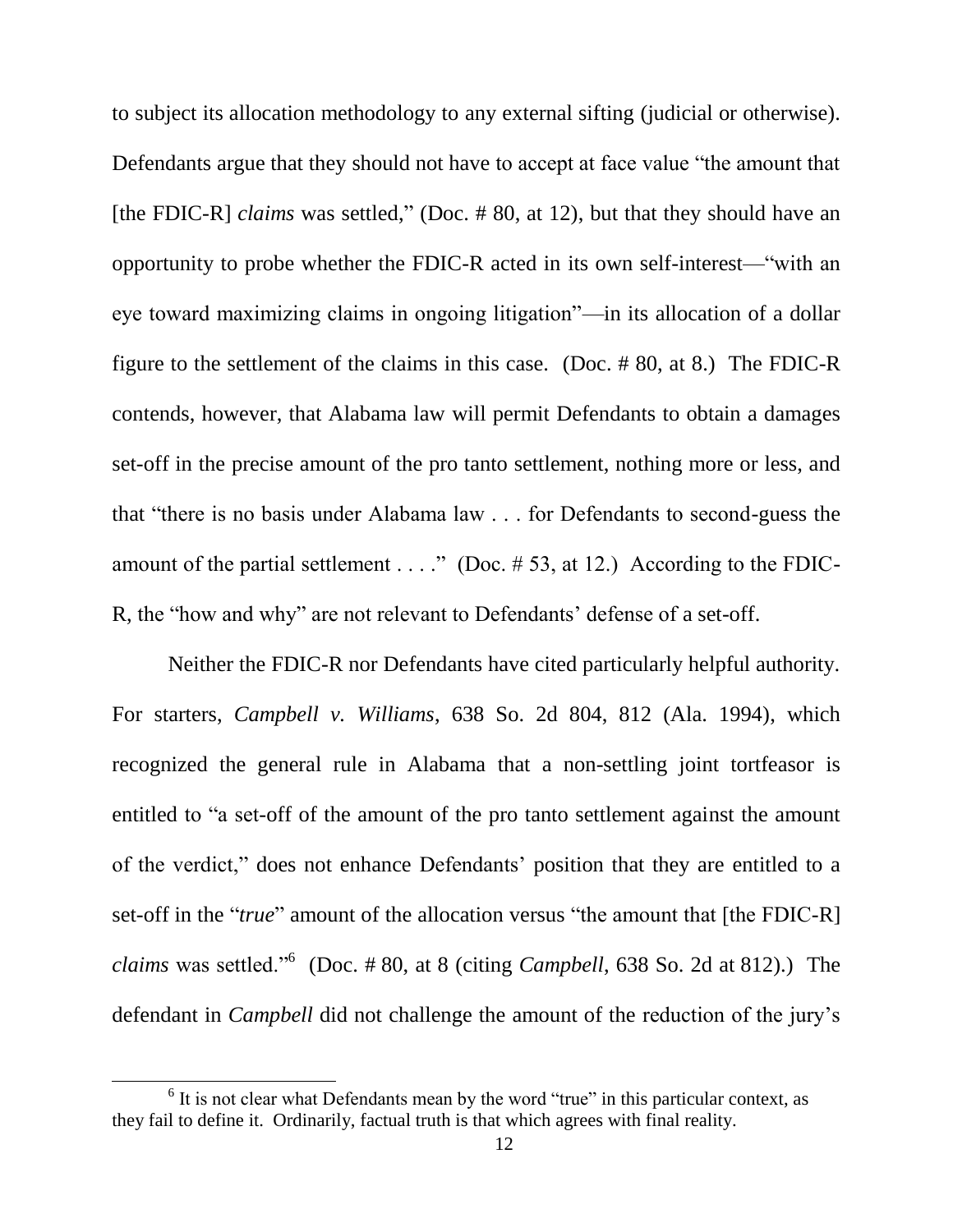verdict based on the joint tortfeasor's pro tanto settlement. The defendant contended that the verdict was invalid because the trial court applied the reduction after the jury rendered its verdict and did not advise the jury of the pro tanto settlement. Although recognizing a joint tortfeasor's right to plead and prove a settlement to the jury as grounds for a set-off, the Alabama Supreme Court concluded that the settlement was neither final nor disclosed to the trial court prior to the verdict. Because the trial court's post-verdict set-off gave the defendant the relief to which he was entitled, the Alabama Supreme Court concluded that the verdict was valid. *See Campbell*, 638 So. 2d at 812–13. In short, Defendants fail to explain how *Campbell* advances their position. At the same time, neither does the FDIC-R cite any Alabama case that is factually on point or sufficiently similar for a reasonable analogy to be drawn.

The absence of citation to on-point authority under Alabama law is not surprising. This FDIC-R settlement does not represent a typical partial settlement between a plaintiff and a joint tortfeasor. It is part of a global settlement of more than \$16 billion addressing massive banking and financial fraud on a national scope. *See Bank of America to Pay \$16.65 Billion in Historic Justice Department Settlement for Financial Fraud Leading up to and During the Financial Crisis* (Aug. 21, 2014), https://www.justice.gov/opa/pr/bank-america-pay-1665-billionhistoric-justice-department-settlement-financial-fraud-leading year) (Last visited Mar. 9, 2016). The FDIC-R Settlement, in particular, involves the FDIC in its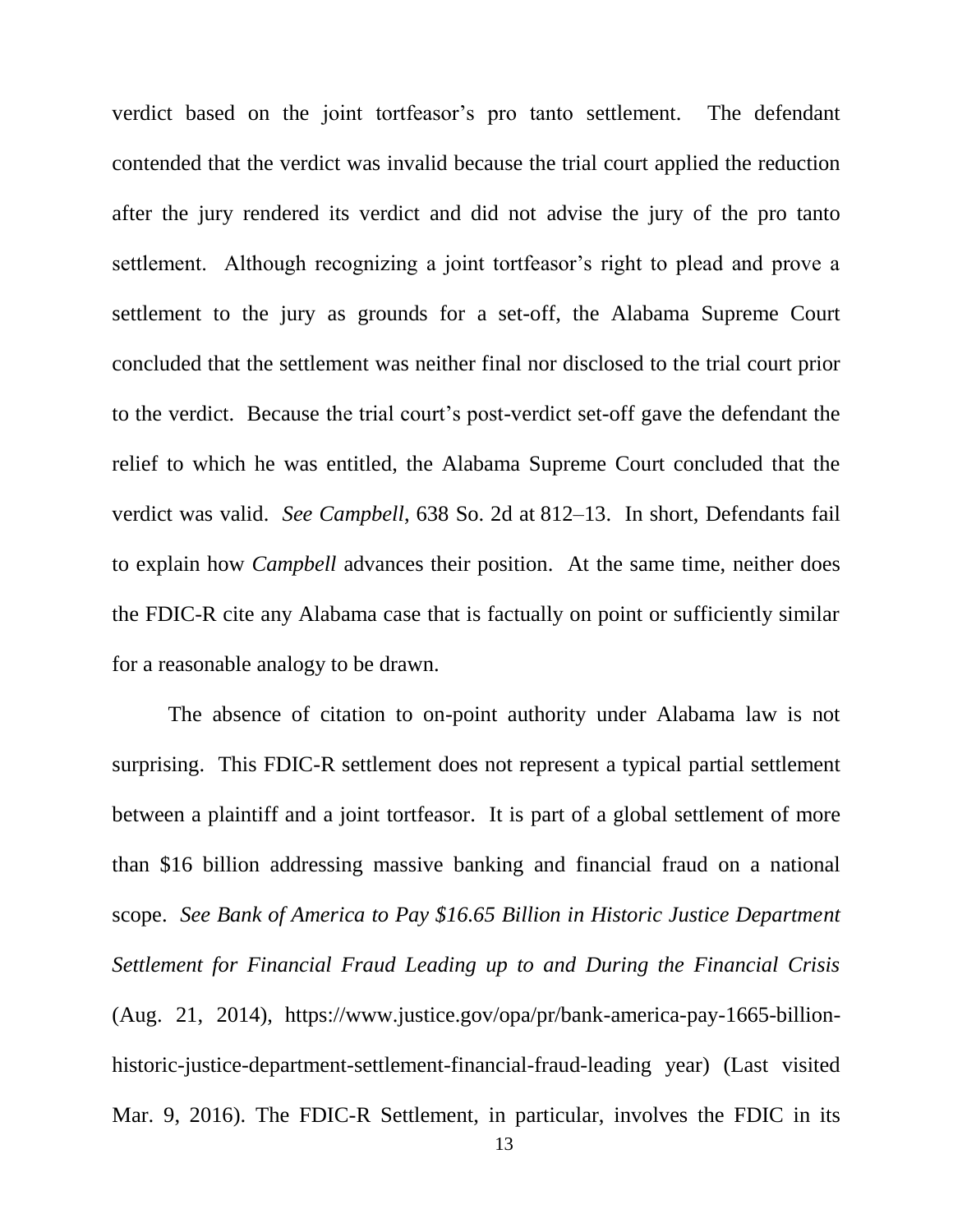capacity as receiver for twenty-six failed federally insured banks and the FDIC-R's pursuit of federal- and state-law claims arising from alleged misrepresentations in the offering documents for numerous residential mortgage-backed securities purchased by the failed banks. It resolves fourteen individual lawsuits commenced by the FDIC as receiver, three class actions, two actions commenced by Bank of America against the FDIC-R, and a Freedom of Information Act lawsuit brought on behalf of Bank of America against the FDIC in its corporate capacity. Alabama case law arising out of car wrecks or bridge failures hardly addresses, other than in very general terms, the highly complex and multifaceted issues at play here. It gives flavor but not necessarily nourishment. Nevertheless, the court will take what law has been offered and apply it to resolve a discovery dispute. The discovery ruling is not necessarily the law of the case.

In light of liberal discovery rules and Alabama law generally governing a set-off defense, the court finds that the methodology underlying the amount of the \$1.031 billion the FDIC-R allocated to settle the claims in this action against Bank of America and the Countrywide Defendants is discoverable to an extent. The FDIC-R will be required to provide Defendants and the court a summary of the techniques, methods, and formulas by which the FDIC-R allocated the FDIC-R Settlement proceeds among the various lawsuits. The FDIC-R will not be required, however, to divulge the settlement amounts for claims other than those related to the instant lawsuit. Whether ultimately evidence of the methodology can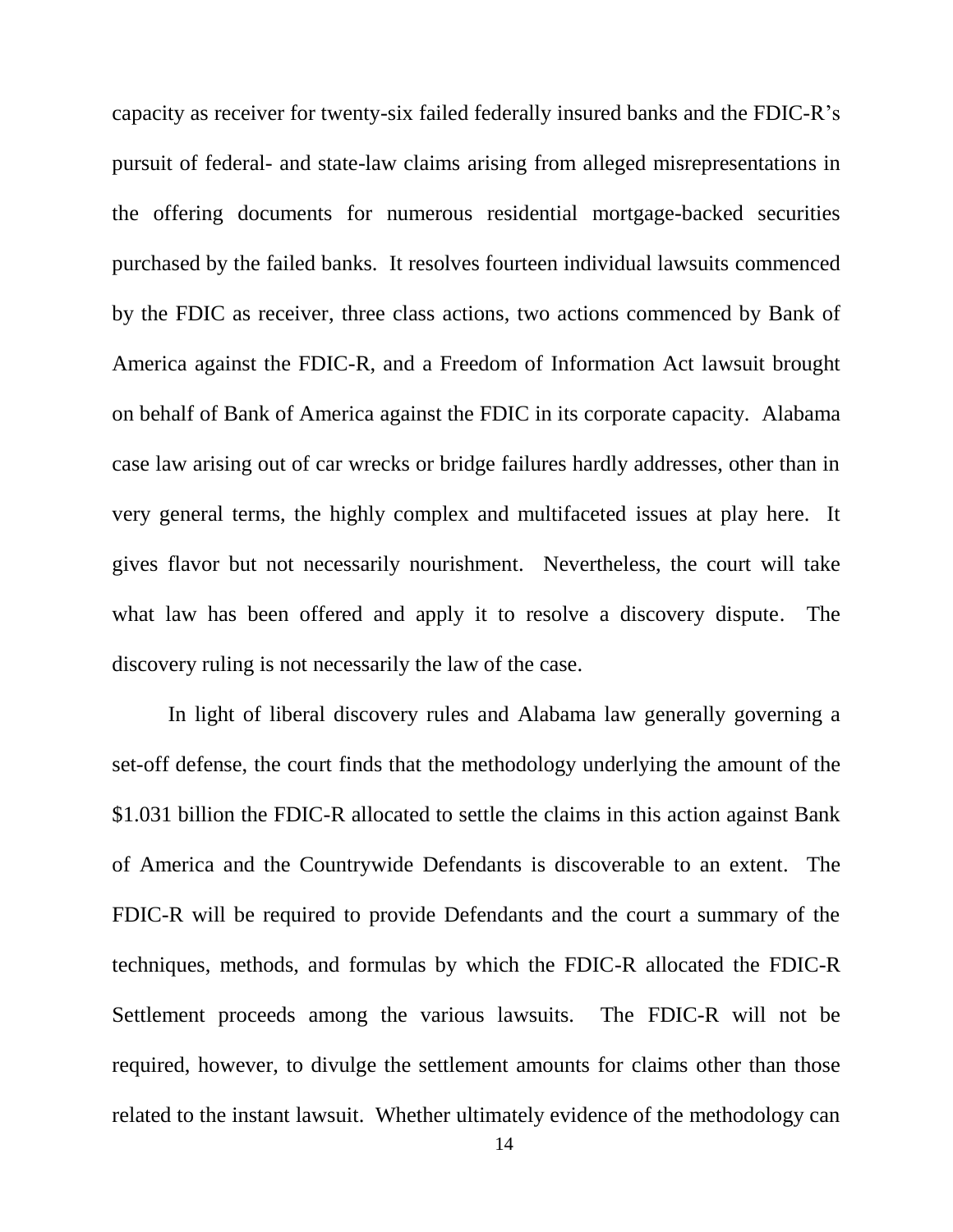be considered in determining the amount of a set off in the event of a plaintiff's verdict is not an issue that needs to be resolved today. For now, and solely for purposes of discovery, the court will not require Defendants to view the allocated dollar figure in a vacuum. On this unique record where it is averred that the FDIC-R allocated the \$1.013 billion to different lawsuits based upon its own internal procedures, Defendants may conduct relatively compact discovery to shed light on how the FDIC-R arrived at the dollar figure it allocated to the claims in this lawsuit. No argument presently has been made that the settlement information is privileged,<sup>7</sup> and no demonstration has been made that the discovery is not "proportional to the needs of the case." Fed. R. Civ. P.  $26(b)(1)$ . For purposes of this opinion, the Rule 26(b)(1) prerequisites for obtaining discovery have been met.

The discussion turns briefly to the timing of the discovery. In the interest of judicial economy, the court finds that, to the extent provided above, discovery will not be postponed until after verdict. Generally speaking, "discovery as to damages is proper." 8 Charles Alan Wright, Arthur R. Miller, & Richard L. Marcus, Federal Practice and Procedure § 2008.4, at 194–95 (3d ed. 2010); *see also Caruso v. Coleman Co.*, 157 F.R.D. 344, 348 (E.D. Pa. 1994) ("The law is well settled that information regarding damages is as discoverable as information which pertains to

l

 $7$  The FDIC-R reserved the right to raise issues pertaining to attorney-client privilege and work-product protection to the extent discovery goes beyond the allocation figure and into the FDIC-R's methodology for the allocation. To the extent the parties in good faith cannot resolve privilege matters, those issues can be raised before the magistrate judge in a properly supported motion.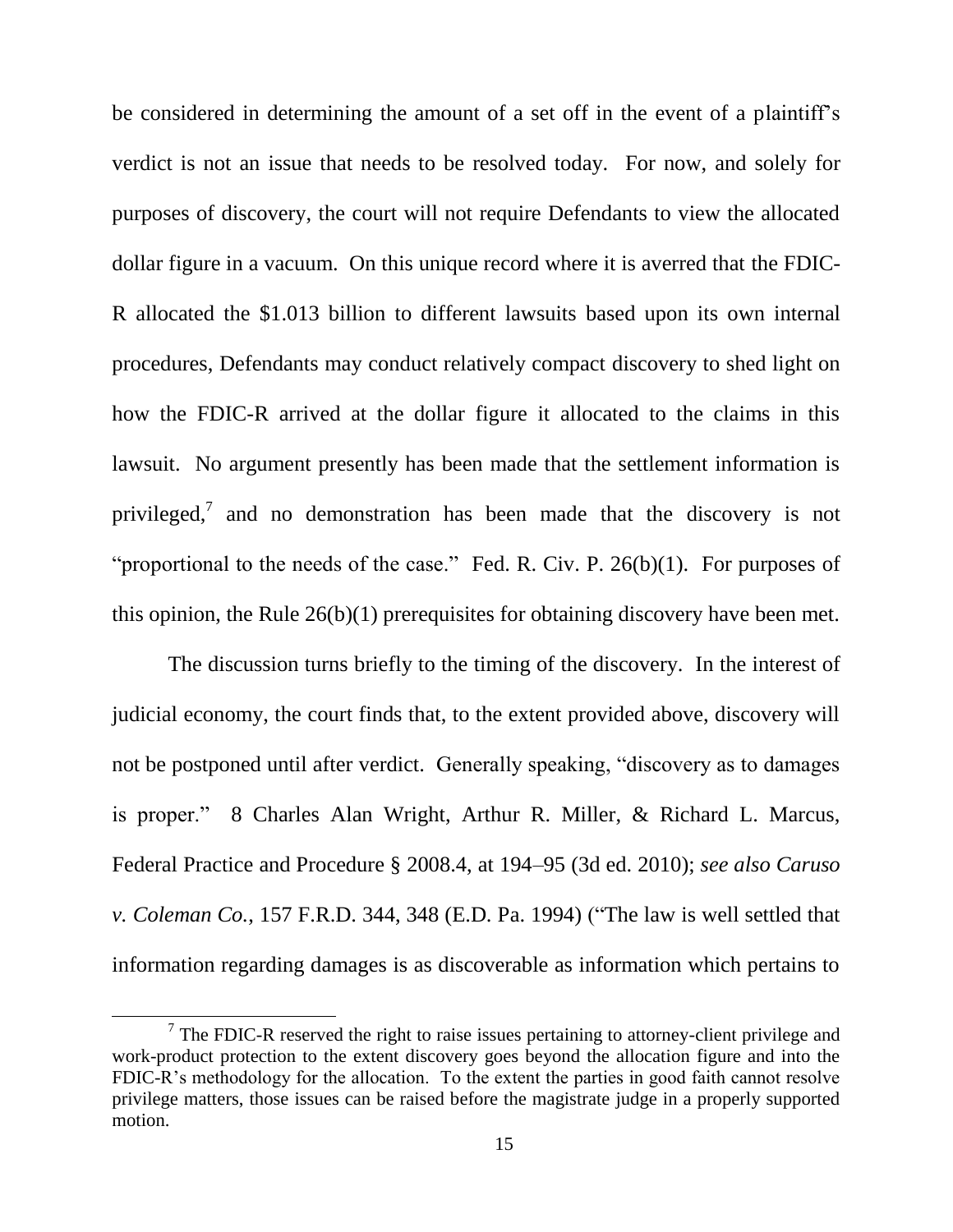liability."). This is not a case where the trial on issues of liability and damages has been bifurcated. *See* 8 Charles Alan Wright, *et al.*, Federal Practice and Procedure § 2008.4, at 194–95 (3d ed. 2010) (observing that where liability and damages are tried separately, "discovery pertaining to damages is sometimes put off until after liability has been established"); *see also Barclay v. Gressit*, No. 2:12-CV-156- JHR, 2013 WL 3819937, at \*3 (D. Me. July 24, 2013) (rejecting the argument that discovery concerning a settlement agreement was "premature because the issue of damages would arise only if the defendant were found liable" where "[t]here ha[d] been no bifurcation of trial on liability and damages" (citing Charles Alan Wright, *et al.*, Federal Practice and Procedure § 2008.4, at 194–95 (3d ed. 2010)).

The FDIC-R cites *Bottaro v. Hatton Associates*, 96 F.R.D. 158 (E.D.N.Y. 1982), which applied a heightened relevance standard in denying a motion to compel pretrial disclosure of the terms of a confidential settlement agreement as irrelevant to a damages set-off. Courts adopting *Bottaro*'s reasoning maintain that the requirement of a particularized showing of relevance "encourages settlements and protects their confidentiality while still allowing discovery if the information is truly relevant." *Shipes v. BIC Corp.*, 154 F.R.D. 301, 309 (M.D. Ga. 1994). *Bottaro* is distinguishable. The FDIC-R Settlement is not embodied in a confidential document, but is accessible on a public website, and the parties have not pointed to any language in the settlement agreement or related documents whereby the settling parties agreed to maintain the confidentiality of the amount of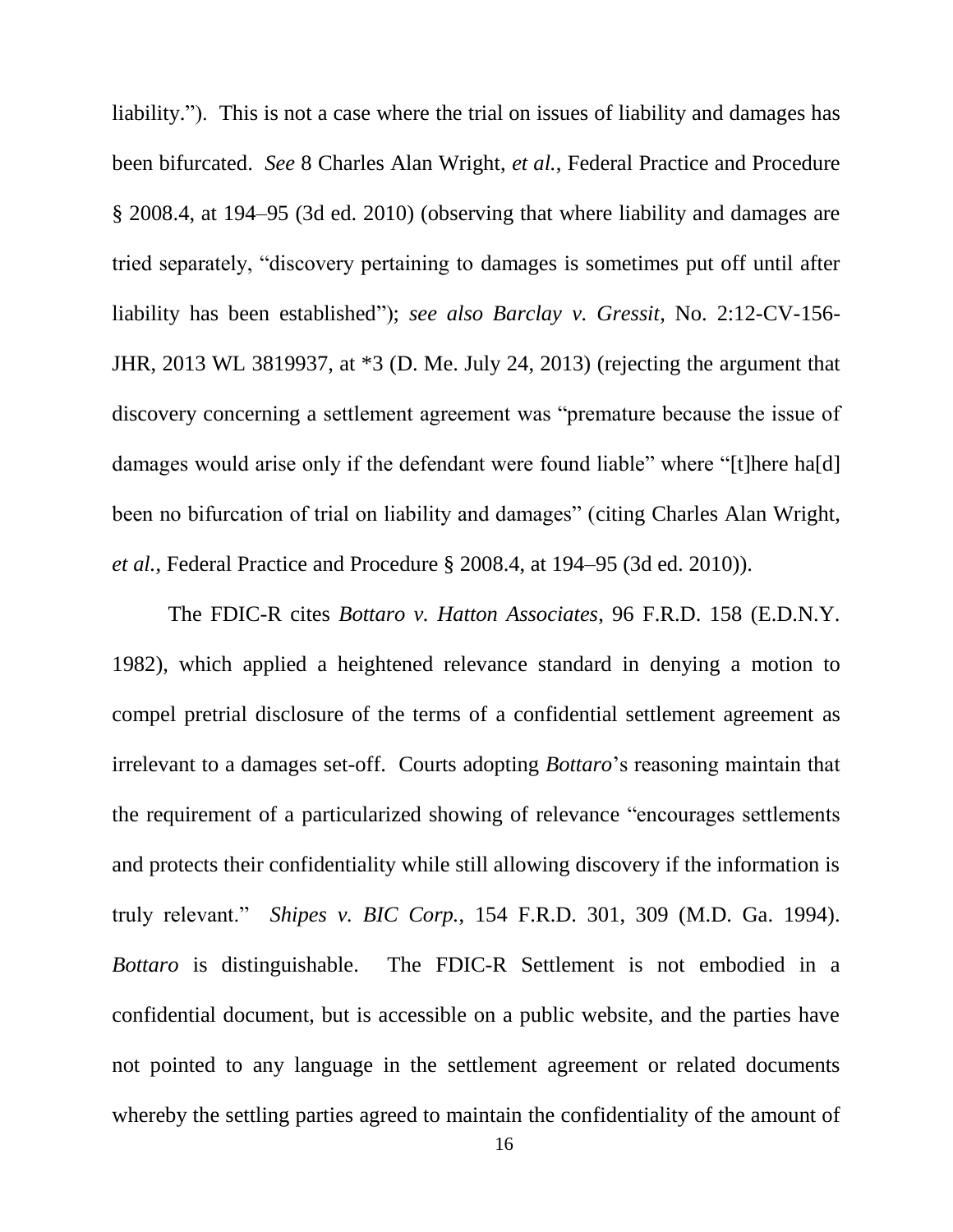funds allocated to each lawsuit (or claim) or the FDIC-R's formula for allocating the funds. *Bottaro*'s justification for application of the heightened discovery standard loses force where the FDIC-R has not suggested that the parties to the FDIC-R's settlement agreement sought to maintain the confidentiality of the settlement information that Defendants now seek.<sup>8</sup> After careful consideration, the court finds that the line of cases upon which the FDIC-R relies does not provide a persuasive reason for withholding until after the verdict the limited discovery that the court is permitting.

# **B. Defendants' Motion to Reopen Discovery**

 $\overline{\phantom{a}}$ 

Federal Rule of Civil Procedure 16(b) requires the party seeking to enlarge an established scheduling deadline to demonstrate good cause. Fed. R. Civ. P. 16(b)(4). "Rule 16(b) does not define good cause, but the advisory committee note indicates that good cause exists if the schedule cannot reasonably be met despite the diligence of the party seeking the extension." *Green Island Holdings, LLC v. British Am. Isle of Venice (BVI), Ltd.*, 521 F. App'x 798, 800 (11th Cir. 2013) (citation and internal quotation marks omitted).

Defendants move to reopen fact discovery, which closed on February 7, 2014, for the limited purpose of discovering information about the FDIC-R

<sup>&</sup>lt;sup>8</sup> It should be noted that other district courts have rejected *Bottaro*'s reasoning and have required the disclosure of confidential settlement agreements, in part, because of their relevance to the issue of a damages set-off. *See, e.g., Bennett v. La Pere*, 112 F.R.D. 136 (D.R.I. 1986) (finding *Bottaro*'s heightened relevance requirement for disclosure of a confidential settlement agreement "out of kilter with the spirit and philosophy of the Federal Rules").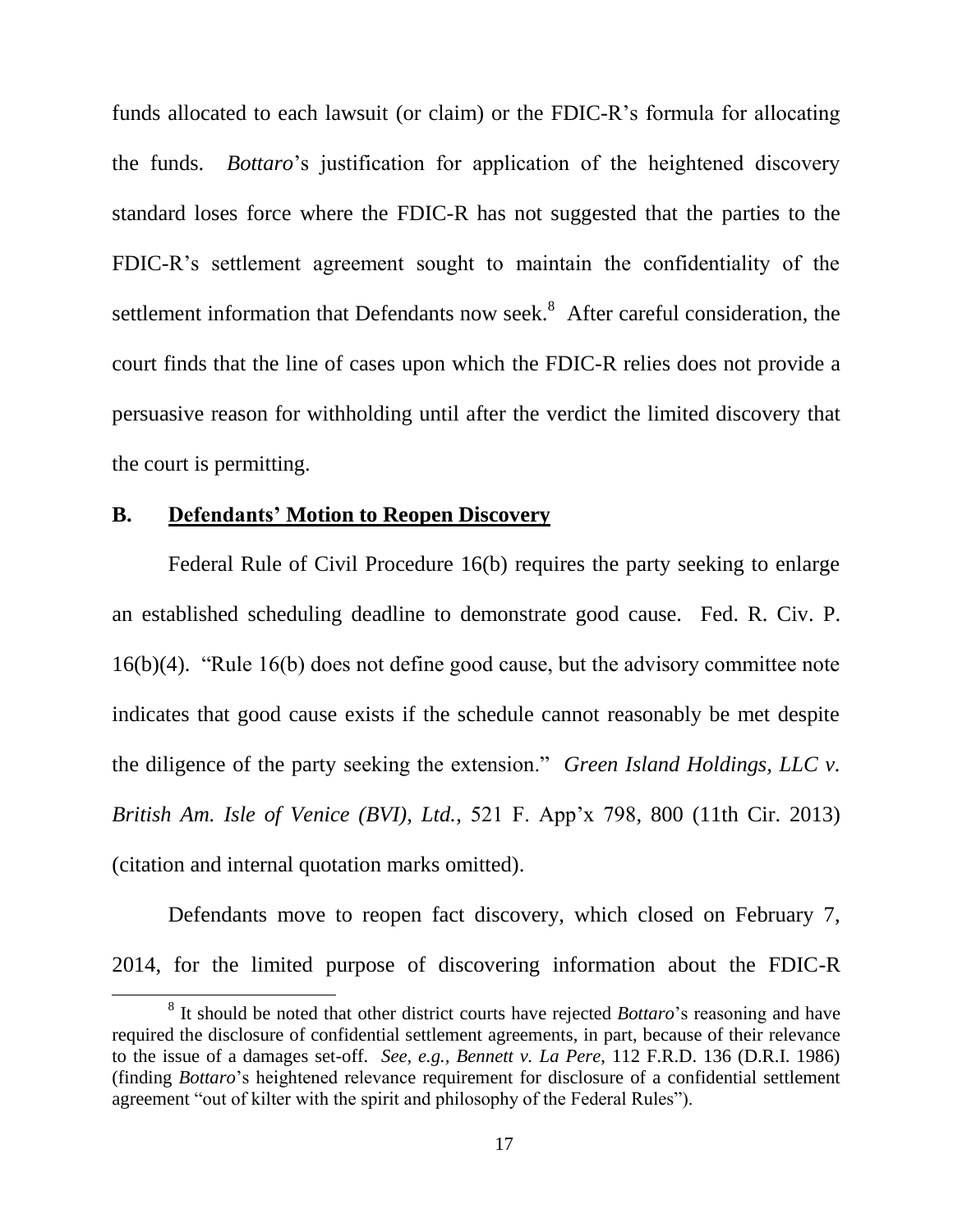Settlement allocation and the methodology underlying that allocation. Good cause exists because the FDIC-R Settlement was not executed until after fact discovery closed in this action. The FDIC-R does not refute that the FDIC-R Settlement post-dated the discovery deadline, and its challenge to the prematurity of the discovery has been rejected. Accordingly, Defendants' motion to reopen discovery will be granted for the limited purpose set out herein.

### **III. CONCLUSION**

Accordingly, it is ORDERED as follows:

(1) Defendants' Motion for Reconsideration (Doc. # 79) is GRANTED and the brief in support of the motion (Doc. # 80) is construed as a reply brief in support of Defendants' Motion to Reopen Discovery for the Limited Purpose of Discovering Settlement Information and Motion to Compel Disclosure of Settlement Information.

(2) The Order entered on November 19, 2015 (Doc. # 69) is VACATED.

(3) Defendants' Motion to Reopen Discovery and Motion to Compel Disclosure of Settlement Information (Doc. # 54) are GRANTED to the following extent. On or before **March 28, 2016**, the FDIC-R shall provide Defendants and the court a summary of the techniques, methods, and formulas by which the FDIC-R allocated the FDIC-R Settlement proceeds among the various lawsuits. The FDIC-R is not required to divulge, however, the settlement amounts for claims other than those related to the instant lawsuit.